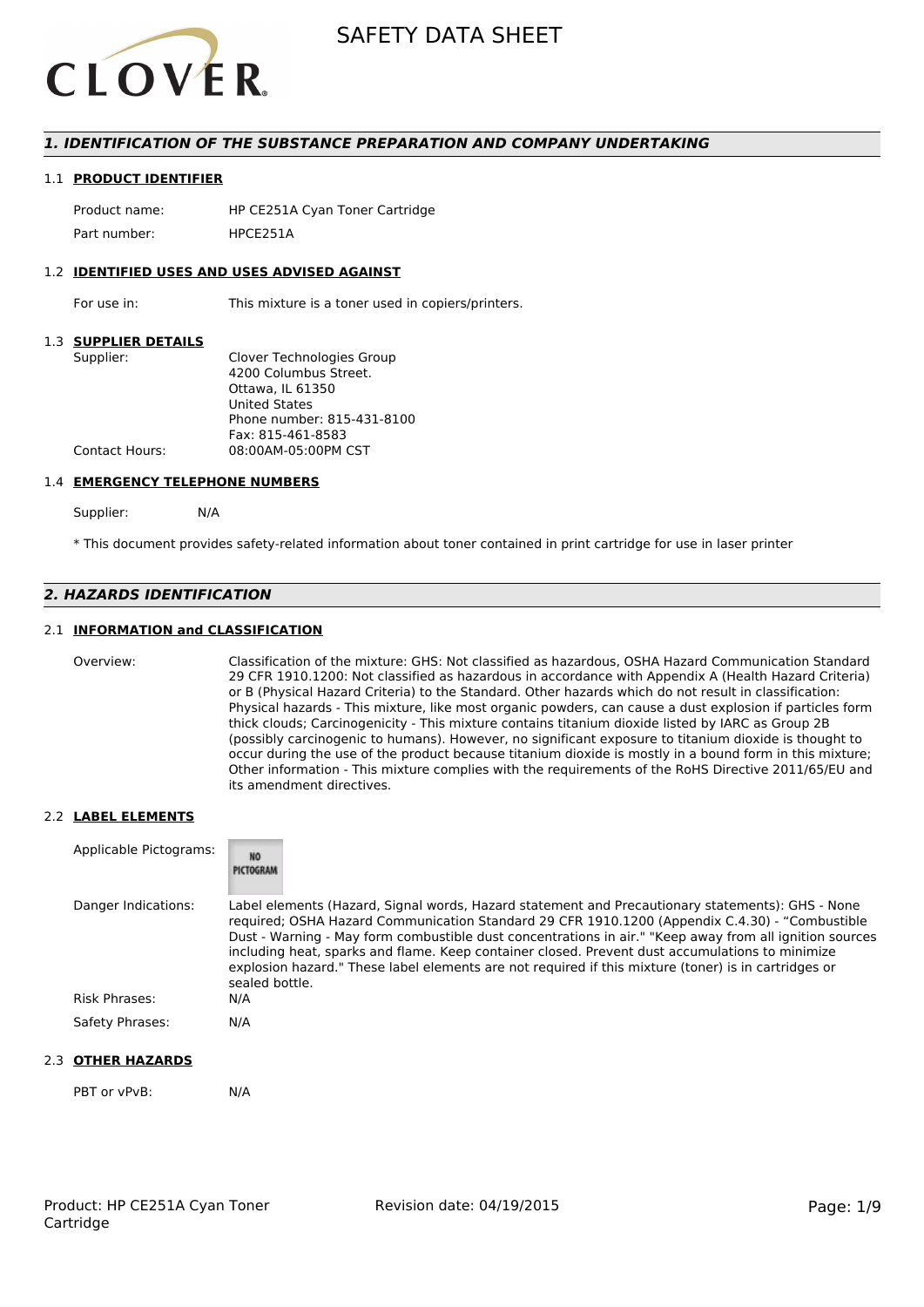

# *3. COMPOSITION / INFORMATION ON INGREDIENTS*

| Ingredients                   | <b>CAS number</b>   | Weight % | <b>OSHA</b><br><b>PEL</b> | <b>ACGIH</b><br><b>TLV</b> | Other                                                                                                                                                                                                                                                                                                                                                                         |
|-------------------------------|---------------------|----------|---------------------------|----------------------------|-------------------------------------------------------------------------------------------------------------------------------------------------------------------------------------------------------------------------------------------------------------------------------------------------------------------------------------------------------------------------------|
| Styrene acrylate<br>copolymer | <b>TRADE SECRET</b> | 70-90    |                           |                            | TSCA listed/exempted: Yes                                                                                                                                                                                                                                                                                                                                                     |
| Wax                           | <b>TRADE SECRET</b> | $5 - 15$ |                           |                            | TSCA listed/exempted: Yes                                                                                                                                                                                                                                                                                                                                                     |
| Pigment                       | <b>TRADE SECRET</b> | $3-10$   |                           |                            | TSCA listed/exempted: Yes                                                                                                                                                                                                                                                                                                                                                     |
| Amorphous silica              | 7631-86-9           | $<$ 5    |                           |                            | TSCA listed/exempted: Yes                                                                                                                                                                                                                                                                                                                                                     |
| Titanium dioxide              | 13463-67-7          | $<$ 1    |                           |                            | TSCA listed/exempted: Yes. Refer<br>to Section 8 for the exposure limits<br>and Section 11 for toxicological<br>information. All the substances in<br>this mixture are listed or exempted<br>in the inventory of TSCA (USA),<br>AICS (Australia), DSL (Canada),<br>IECSC (China), EINECS/ELINCS (EU),<br>ENCS (Japan), KECI (Korea), PICCS<br>(Philippines) and ECN (Taiwan). |

The Full Text for all R-Phrases are Displayed in Section 16

### **COMPOSITION COMMENTS**

The Data Shown is in accordance with the latest Directives. This section provides composition information for the toner powder contained in specially designed container inside of the print cartridge.

### *4. FIRST-AID MEASURES*

#### 4.1 **FIRST AID MEASURES**

# 4.1.1 **FIRST AID INSTRUCTIONS BY RELEVANT ROUTES OF EXPOSURE**

| Inhalation:   | Provide fresh air immediately. If symptoms occur, seek medical advice.                                                                                |
|---------------|-------------------------------------------------------------------------------------------------------------------------------------------------------|
| Eye contact:  | Do not rub eyes. Immediately rinse with plenty of clean running water until particles are washed<br>out. If irritation persists, seek medical advice. |
| Skin contact: | Wash out particles with plenty of water and soap. If irritation develops, seek medical advice.                                                        |
| Ingestion:    | Clean mouth out with water. Drink several glasses of water. If sickness develops, seek medical<br>advice.                                             |

#### 4.1.2 **ADDITIONAL FIRST AID INFORMATION**

| Additional first aid information:     | N/A                                                                                                                                                                        |
|---------------------------------------|----------------------------------------------------------------------------------------------------------------------------------------------------------------------------|
| Immediate Medical Attention Required: | Immediate medical attention may be required in the unlikely event of extreme<br>inhalation, eye contact or unusual reaction due to physical idiosyncrasy of the<br>person. |

#### 4.2 **SYMPTOMS AND EFFECTS**

Acute Symptoms from Exposure: Eye contact: Irritation may occur by mechanical abrasion. Skin contact: Minimal skin irritation may occur. Inhalation: Slight irritation of respiratory tract may occur with exposure to large amount of toner dust. Ingestion: Ingestion is an unlikely route of entry under normal conditions of use. Delayed Symptoms from Exposure: N/A

### 4.3 **IMMEDIATE SPECIAL TREATMENT OR EQUIPMENT REQUIRED**

N/A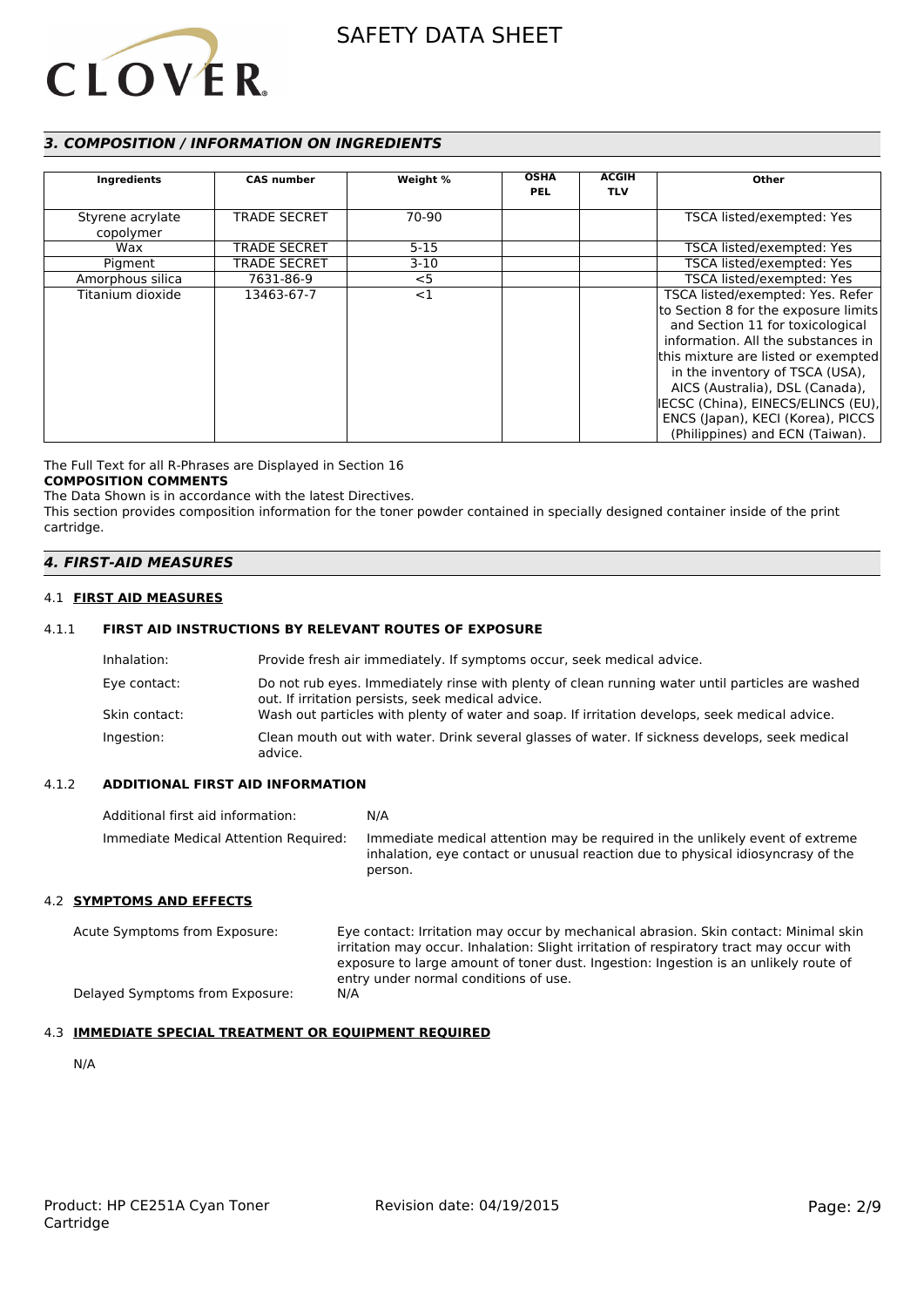

# *5. FIRE-FIGHTING MEASURES*

#### 5.1 **EXTINGUISHING MEDIA**

| Recommended Extinguishing Media:    | Water, foam, dry chemical |
|-------------------------------------|---------------------------|
| Extinguishing Media Not to be Used: | None known.               |

#### 5.2 **SPECIAL HAZARD**

Unusual Fire/Explosion Hazards: Toner, like most organic powders, is capable of creating a dust explosion when particles form thick clouds in the presence of an ignition source. Carbon monoxide and carbon dioxide are hazardous resulting gases.

Extinguishing Media Not to be Used: N/A

#### 5.3 **ADVICE FOR FIRE FIGHTERS**

Avoid inhalation of smoke. Wear protective cloting an wear self-contained breathing apparatus

#### *6. ACCIDENTAL RELEASE MEASURES*

#### 6.1 **PERSONAL PRECAUTIONS, PROTECTIVE EQUIPMENT AND EMERGENCY PROCEDURES**

#### 6.1.1 **PRECAUTIONS FOR NON-EMERGENCY PERSONNEL**

Avoid dispersal of dust in the air. (Do not clear dust surfaces with compressed air.). Do not breathe dust.

#### 6.1.2 **ADDITIONAL FIRST AID INFORMATION**

N/A

#### 6.1.3 **PERSONAL PROTECTION**

Wear personal protective equipment as described in Section 8.

#### 6.2 **ENVIRONMENTAL PRECAUTIONS**

Regulatory Information: Keep product out of sewers and watercourses.

#### 6.3 **METHODS AND MATERIAL FOR CONTAINMENT AND CLEANUP**

Spill or Leak Cleanup Procedures: Eliminate sources of ignition including sparks and flammables. Nonsparking tools should be used. Shelter the released material (powder) from wind to avoid dust formation and scattering. Vacuum or sweep the material into a sealed container. If a vacuum cleaner is used, it must be dust explosion-proof. Dispose of the material in accordance with Federal/state/local requirements.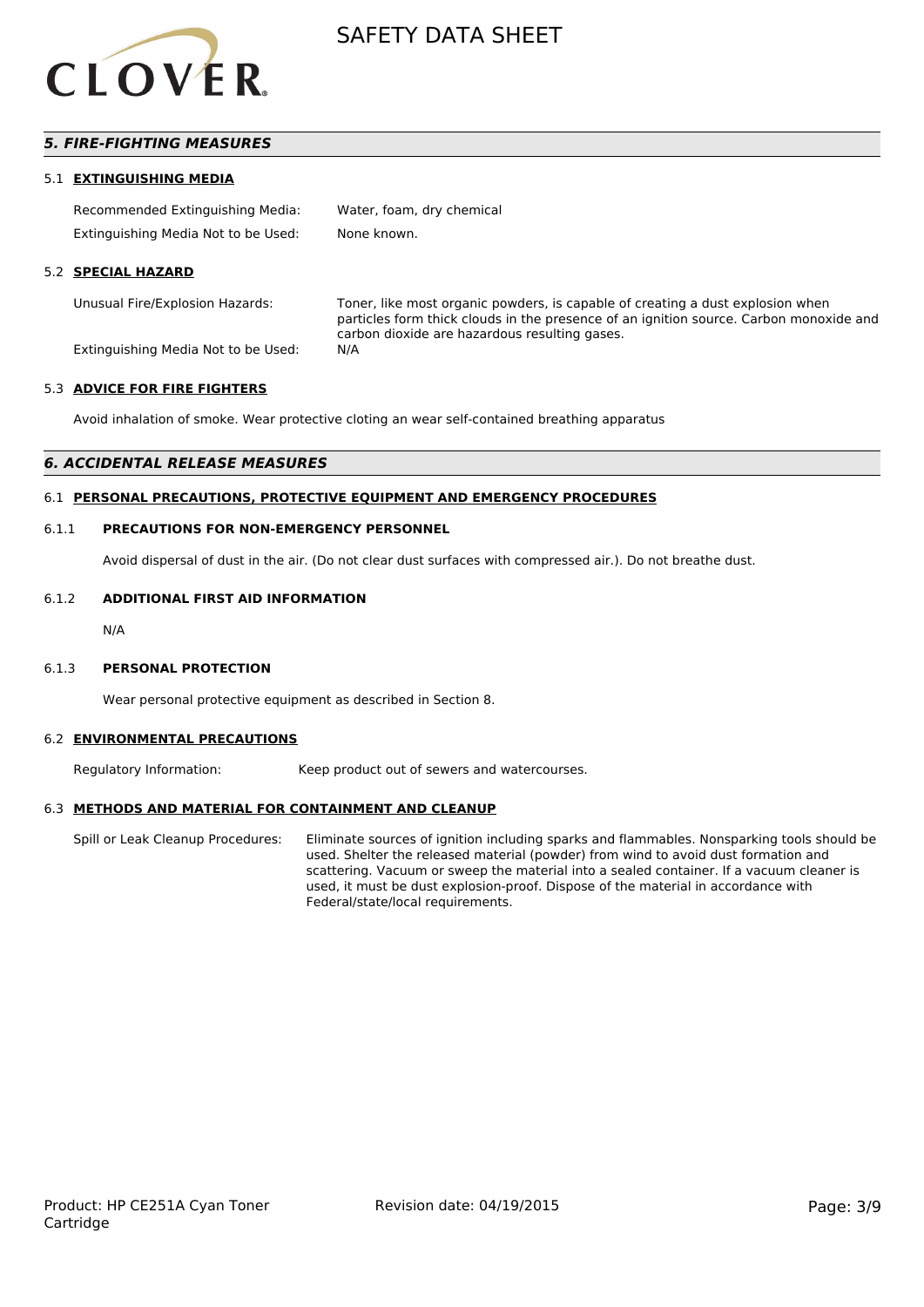

# *7. HANDLING AND STORAGE*

#### 7.1 **PRECAUTIONS FOR SAFE HANDLING**

Recommendations for Handling: No special precautions when used as intended. Keep containers closed, avoid creating dust. Keep away from ignition sources. Advice on General Hygiene: Never eat, drink or smoke in work areas. Practice good personal hygiene after using this material, especially before eating, drinking, smoking, using the restroom, or applying cosmetics.

#### 7.2 **CONDITIONS FOR SAFE STORAGE**

Avoid high temperatures, >100°F/32°C

#### 7.3 **SPECIFIC END USES**

Printing devices

#### *8. EXPOSURE CONTROLS/PERSONAL PROTECTION*

#### 8.1 **CONTROL PARAMETERS**

The best protection is to enclose operations and/or provide local exhaust ventilation at the site of chemical release in order to maintain airborne concentrations of the product below OSHA PELs (See Section 2). Local exhaust ventilation is preferred because it prevents contaminant dispersion into the work area by controlling it at its source.

#### 8.2 **EXPOSURE CONTROLS**

#### **Respiratory protection:**

IMPROPER USE OF RESPIRATORS IS DANGEROUS. Seek professional advice prior to respirator selection and use. Follow OSHA respirator regulations (29 CFR 1910.134 and 1910.137) and, if necessary, wear a NIOSH approved respirator. Select respirator based on its suitability to provide adequate worker protection for given work conditions, levels of airborne contamination, and sufficient levels of oxygen.

#### **Eye/Face Protection:**

Contact lenses are not eye protective devices. Appropriate eye protection must be worn instead of, or in conjunction with contact lenses.

#### **Hand/Skin Protection:**

For emergency or non-routine operations (cleaning spills, reactor vessels, or storage tanks), wear an SCBA. WARNING! Air purifying respirators do not protect worker in oxygen deficient atmospheres.

### **Additional Protection:**

N/A

#### **Protective Clothing and Equipment:**

Wear chemically protective gloves, boots, aprons, and gauntlets to prevent prolonged or repeated skin contact. Wear splashproof chemical goggles and face shield when working with liquid, unless full face piece respiratory protection is worn.

#### **Safety Stations:**

Make emergency eyewash stations, safety/quick-drench showers, and washing facilities available in work area.

#### **Contaminated Equipment:**

Separate contaminated work clothes from street clothes. Launder before reuse. Remove material from your shoes and clean personal protective equipment. Never take home contaminated clothing.

#### **Comments:**

Never eat, drink or smoke in work areas. Practice good personal hygiene after using this material, especially before eating, drinking, smoking, using the restroom, or applying cosmetics.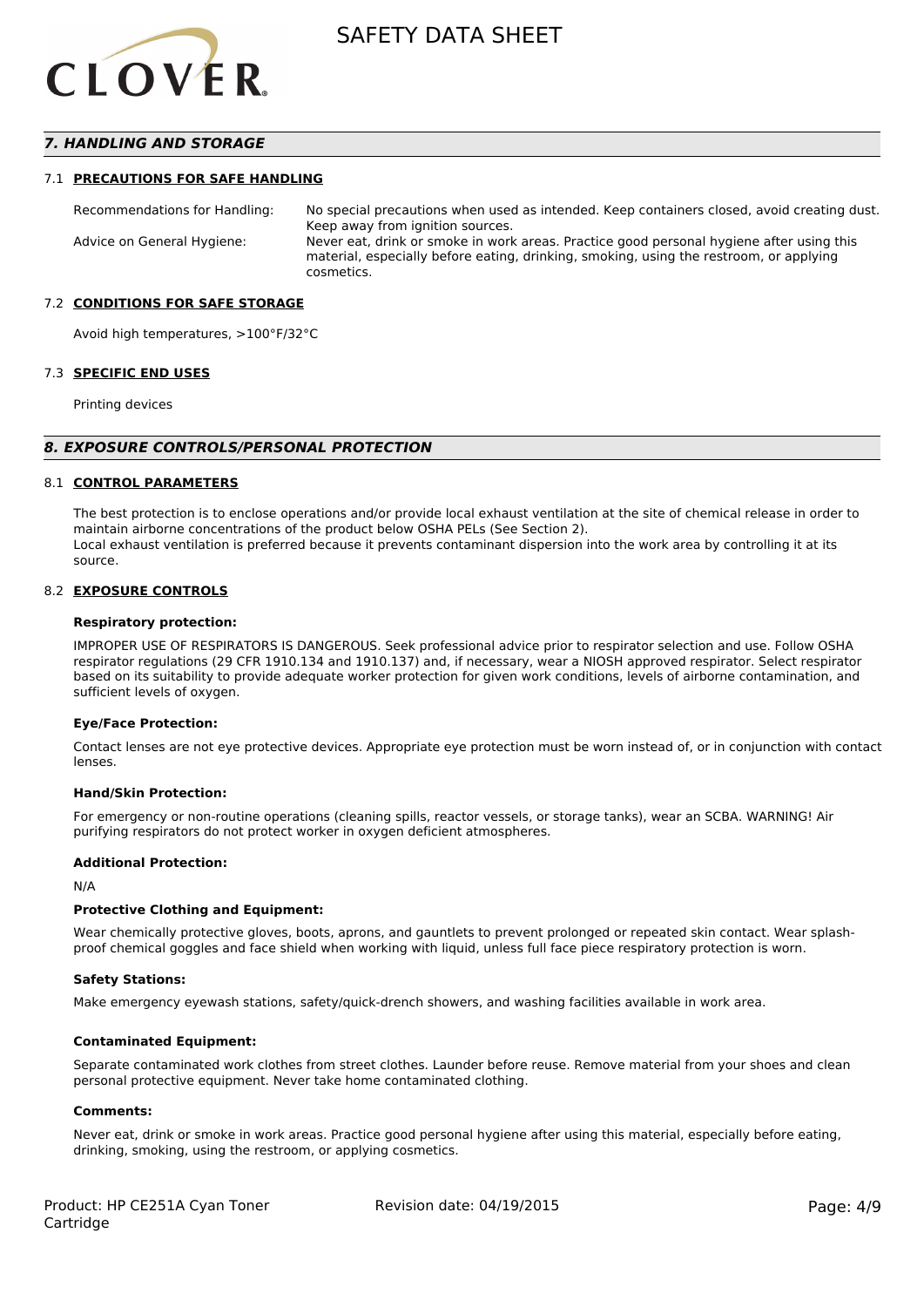

# *9. PHYSICAL AND CHEMICAL PROPERTIES*

# 9.1 **DETAIL INFORMATION**

| Physical state:            | APPEARANCE: Fine cyan powder |
|----------------------------|------------------------------|
| Color:                     | Cyan                         |
| Odor:                      | None or slight plastic odor  |
| Odor threshold:            | N/A                          |
|                            |                              |
| Boiling point:             | N/A                          |
| Melting point:             | N/A                          |
| Flash point:               | N/A                          |
| Explosion limits:          | N/A                          |
| Relative density:          | $1.0 - 1.5$                  |
| Auto-ignition temperature: | N/A                          |
|                            |                              |

#### 9.2 **OTHER INFORMATION**

SOLUBILITY: Negligible in water. Partially soluble in some organic solvents such as toluene and tetrahydrofuran.

# *10. CHEMICAL STABILITY AND REACTIVITY*

# 10.1 **Reactivity:**

| <b>Reactivity Hazards:</b><br><b>Data on Mixture Substances:</b> | None<br>None                                                                                                   |
|------------------------------------------------------------------|----------------------------------------------------------------------------------------------------------------|
| 10.2 Chemical Stability:                                         | The product is stable. Under normal conditions of storage and use, hazardous<br>polymerisation will not occur. |
| 10.3 Hazardous Polymerization:                                   | Stable under conditions of normal use.                                                                         |
| 10.4 Conditions to Avoid:                                        | Keep away from heat, flame, sparks and other ignition sources.                                                 |
| 10.5 Incompatible Materials:                                     | Strong oxidising materials                                                                                     |
| 10.6 Hazardous Decomposition:                                    | Will not occur.                                                                                                |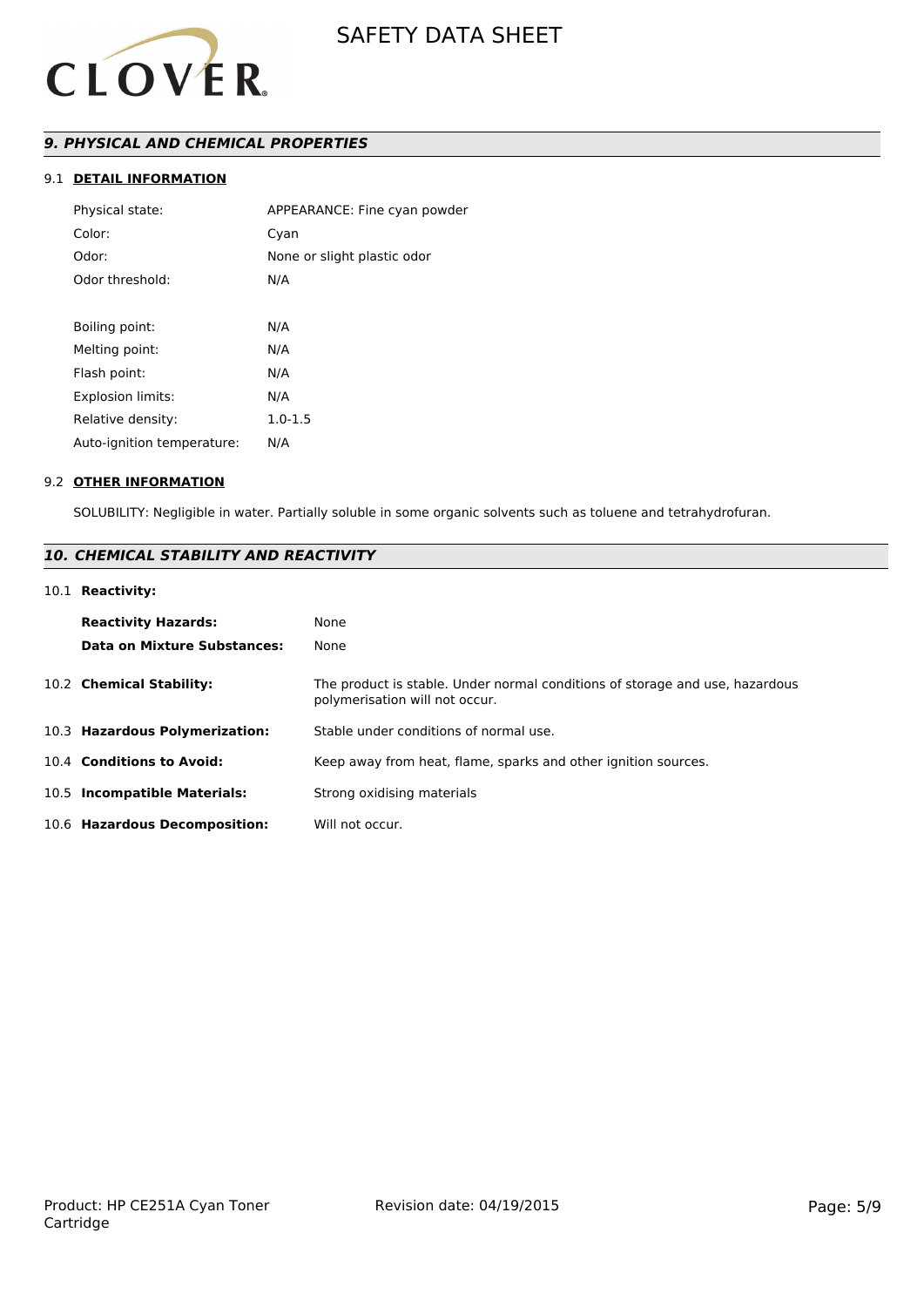

# *11. INFORMATION ON TOXICOLOGICAL EFFECT*

| <b>Mixtures:</b>                   | According to our test results of this or similar mixture and the information provided by the<br>suppliers about the substances contained in this mixture, seriously damaging effect is not<br>expected when this mixture is treated in accordance with standard industrial practices and<br>Federal/state/local requirements. Refer to Section 2 for potential health effects and Section 4 for<br>first aid measures.                                                                                                                                                                                                                                                                                                                                                                                                                                                                                                                                                                                                                                                                                                            |
|------------------------------------|-----------------------------------------------------------------------------------------------------------------------------------------------------------------------------------------------------------------------------------------------------------------------------------------------------------------------------------------------------------------------------------------------------------------------------------------------------------------------------------------------------------------------------------------------------------------------------------------------------------------------------------------------------------------------------------------------------------------------------------------------------------------------------------------------------------------------------------------------------------------------------------------------------------------------------------------------------------------------------------------------------------------------------------------------------------------------------------------------------------------------------------|
| <b>Acute Toxicity:</b>             | Oral: LD50 rat > 5,000 mg/kg (OECD 425) (a similar product)                                                                                                                                                                                                                                                                                                                                                                                                                                                                                                                                                                                                                                                                                                                                                                                                                                                                                                                                                                                                                                                                       |
| <b>Skin Corrosion/Irritation:</b>  | N/A                                                                                                                                                                                                                                                                                                                                                                                                                                                                                                                                                                                                                                                                                                                                                                                                                                                                                                                                                                                                                                                                                                                               |
| <b>Serious Eye Damage:</b>         | N/A                                                                                                                                                                                                                                                                                                                                                                                                                                                                                                                                                                                                                                                                                                                                                                                                                                                                                                                                                                                                                                                                                                                               |
| Inhalation:                        | N/A                                                                                                                                                                                                                                                                                                                                                                                                                                                                                                                                                                                                                                                                                                                                                                                                                                                                                                                                                                                                                                                                                                                               |
| <b>Sensitization:</b>              | Respiratory Sensitization: No test data available. None of the substances in this mixture is                                                                                                                                                                                                                                                                                                                                                                                                                                                                                                                                                                                                                                                                                                                                                                                                                                                                                                                                                                                                                                      |
|                                    | classified as a respiratory sensitizer.                                                                                                                                                                                                                                                                                                                                                                                                                                                                                                                                                                                                                                                                                                                                                                                                                                                                                                                                                                                                                                                                                           |
| <b>Mutagenicity:</b>               | Ames test (Salmonella typhimurium, Escherichia coli) negative. (a similar product)                                                                                                                                                                                                                                                                                                                                                                                                                                                                                                                                                                                                                                                                                                                                                                                                                                                                                                                                                                                                                                                |
| <b>Carcinogenicity:</b>            | No test data available. Titanium dioxide is listed by IARC as Group 2B (possibly carcinogenic to<br>humans); however, inhalation tests of titanium dioxide by Mujhle et al. (Reference 2 - Test Data)<br>showed no significant carcinogenicity. Moreover, IARC monograph vol. 93 states that exposure<br>levels are assumed to be lower in the user industries, with the possible exception of workers who<br>handle large quantities of titanium dioxide. Titanium oxide in this mixture is within small quantity<br>and mostly in a bound form. Therefore, no significant exposure to titanium dioxide is thought to<br>occur during the use of the product.                                                                                                                                                                                                                                                                                                                                                                                                                                                                    |
| <b>Reproductive Toxicity:</b>      | No test data available. None of the substances in this mixture is classified for reproductive toxicity.                                                                                                                                                                                                                                                                                                                                                                                                                                                                                                                                                                                                                                                                                                                                                                                                                                                                                                                                                                                                                           |
| <b>STOT - Single Exposure:</b>     | N/A                                                                                                                                                                                                                                                                                                                                                                                                                                                                                                                                                                                                                                                                                                                                                                                                                                                                                                                                                                                                                                                                                                                               |
|                                    |                                                                                                                                                                                                                                                                                                                                                                                                                                                                                                                                                                                                                                                                                                                                                                                                                                                                                                                                                                                                                                                                                                                                   |
| <b>STOT - Multiple Exposure:</b>   | No test data available. Inhalation test of a toner for two years showed no significant<br>carcinogenicity. (Reference 1 - Test Data) In rats chronic exposure to toner concentrations 4<br>mg/m3 and over lead to an accumulation of particles in the lung as well as to persistent<br>inflammatory processes and slight to moderate fibrotic changes in the lungs of rats. In hamsters<br>these effects were only observed at significantly higher concentrations ( $> 20$ mg/m3). The particle<br>accumulation in the lung tissue of the experimental animals is attributed to a damage and<br>overload of the lung clearance mechanisms and is called "lung overloading". This is not an effect<br>specific to toner dust but is generally observed when high concentrations of other, slightly soluble<br>dusts are inhaled. The lowest-observable-effect-level (LOEL) was 4 mg/m3 and the no-observable-<br>effect-level (NOEL) was 1 mg/m3 in rats. The NOEL was greater than 6 mg/m3 in hamsters.<br>(Reference 2 - Test Data) Toner concentration under the normal use of this product is estimated<br>less than 1 mg/m3. |
| Ingestion:                         | N/A                                                                                                                                                                                                                                                                                                                                                                                                                                                                                                                                                                                                                                                                                                                                                                                                                                                                                                                                                                                                                                                                                                                               |
| <b>Hazard Class Information:</b>   | N/A                                                                                                                                                                                                                                                                                                                                                                                                                                                                                                                                                                                                                                                                                                                                                                                                                                                                                                                                                                                                                                                                                                                               |
| <b>Mixture on Market Data:</b>     | N/A                                                                                                                                                                                                                                                                                                                                                                                                                                                                                                                                                                                                                                                                                                                                                                                                                                                                                                                                                                                                                                                                                                                               |
| Symptoms:                          | N/A                                                                                                                                                                                                                                                                                                                                                                                                                                                                                                                                                                                                                                                                                                                                                                                                                                                                                                                                                                                                                                                                                                                               |
| Delayed/Immediate Effects: N/A     |                                                                                                                                                                                                                                                                                                                                                                                                                                                                                                                                                                                                                                                                                                                                                                                                                                                                                                                                                                                                                                                                                                                                   |
| <b>Test Data on Mixture:</b>       | (Reference 1) "Negative Effect of Long-term Inhalation of Toner on Formation of<br>8-Hydroxydeoxyguanosine in DNA in the Lungs of Rats in Vivo", Yasuo Morimoto, et. Al., Inhalation<br>Toxicology, Vol. 17 (13) 749-753 (2005) (Reference 2) Studies by Muhle, Bellmann, Creutzenberg<br>et al. "Lung clearance and retention of toner, utilizing a tracer technique during chronic inhalation<br>exposure in rats." Fundam. Appl. Toxicol 17 (1991) p.300-313. "Lung clearance and retention of<br>toner, TiO2, and crystalline silica, utilizing a tracer technique during chronic inhalation exposure in<br>Syrian golden hamsters." Inhal. Toxicol. 10 (1998) p.731-751. "Subchronic inhalation study of<br>toner in rats." Inhal. Toxicol. 2 (1990) p.341-360. "Pulmonary response to toner upon chronic<br>inhalation exposure in rats." Fundam. Appl. Toxicol. (1991) p.280-299 "Pulmonary response to<br>toner, TiO2 and crystalline silica upon chronic inhalation exposure in Syrian golden hamsters."<br>Inhal. Toxicol. 10 (1998) p.699-729.                                                                         |
| <b>Not Meeting Classification:</b> | N/A                                                                                                                                                                                                                                                                                                                                                                                                                                                                                                                                                                                                                                                                                                                                                                                                                                                                                                                                                                                                                                                                                                                               |
| <b>Routes of Exposure:</b>         | N/A                                                                                                                                                                                                                                                                                                                                                                                                                                                                                                                                                                                                                                                                                                                                                                                                                                                                                                                                                                                                                                                                                                                               |
| <b>Interactive Effects:</b>        | N/A                                                                                                                                                                                                                                                                                                                                                                                                                                                                                                                                                                                                                                                                                                                                                                                                                                                                                                                                                                                                                                                                                                                               |
| <b>Absence of Specific Data:</b>   | N/A                                                                                                                                                                                                                                                                                                                                                                                                                                                                                                                                                                                                                                                                                                                                                                                                                                                                                                                                                                                                                                                                                                                               |
| Mixture vs Substance Data: N/A     |                                                                                                                                                                                                                                                                                                                                                                                                                                                                                                                                                                                                                                                                                                                                                                                                                                                                                                                                                                                                                                                                                                                                   |
|                                    |                                                                                                                                                                                                                                                                                                                                                                                                                                                                                                                                                                                                                                                                                                                                                                                                                                                                                                                                                                                                                                                                                                                                   |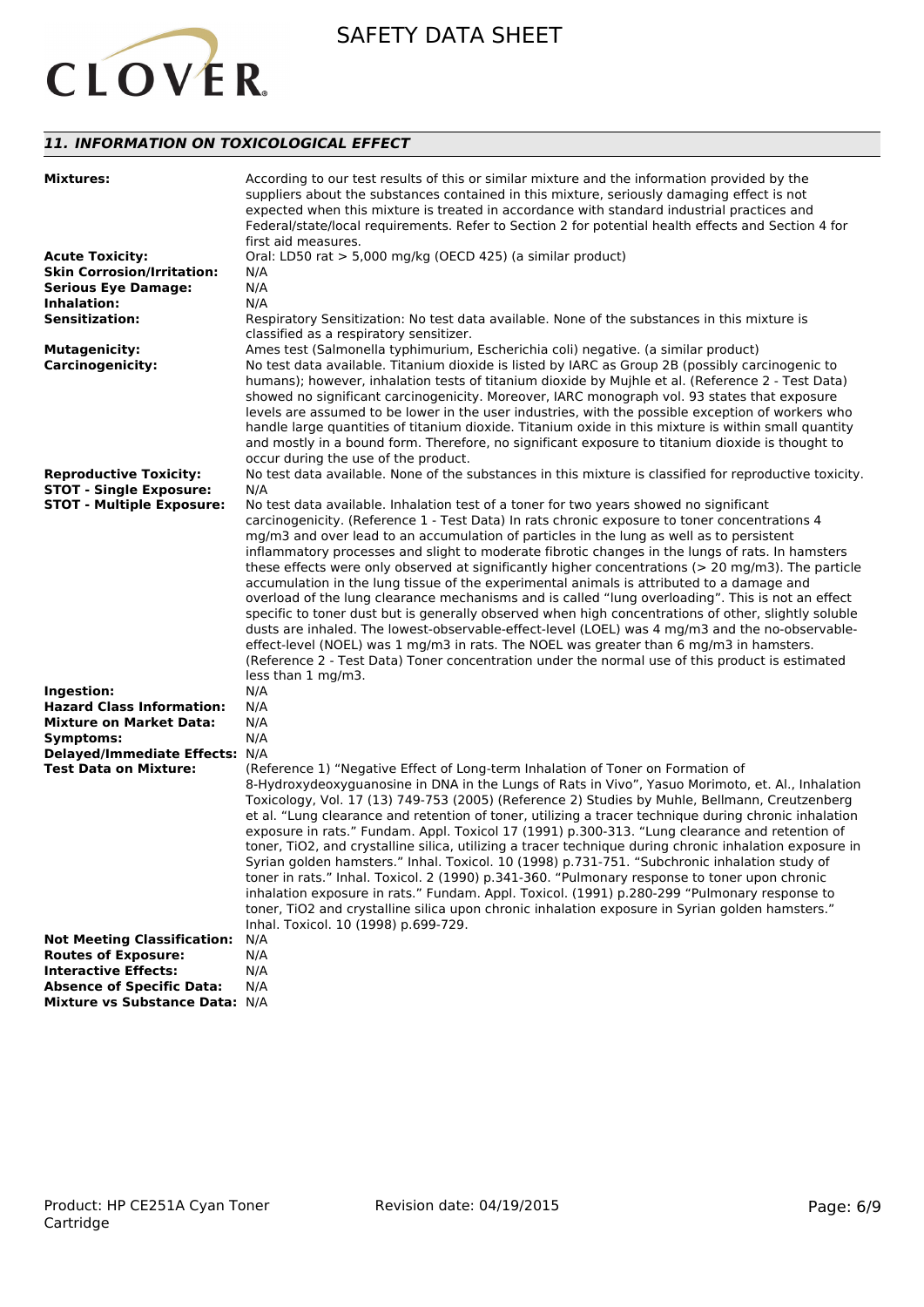

# *12. ECOLOGICAL INFORMATION*

| 12.1 <b>Eco toxicity:</b>           | According to the information provided by the suppliers about the substances contained in this<br>mixture, this mixture is not expected to be harmful to ecology. |
|-------------------------------------|------------------------------------------------------------------------------------------------------------------------------------------------------------------|
| 12.2 Degradability:                 | N/A                                                                                                                                                              |
| 12.3 Bioaccumulation Potential: N/A |                                                                                                                                                                  |
| 12.4 Mobility in Soil:              | N/A                                                                                                                                                              |
| 12.5 PBT & vPvB Assessment:         | N/A                                                                                                                                                              |
| 12.6 Other Adverse Effects:         | None known.                                                                                                                                                      |

# *13. DISPOSAL CONSIDERATIONS*

#### **Disposal Information:**

 Dispose as a solid waste in accordance with local authority regulations. Empty container retains product residue.

#### **Physical/Chemical Properties that affect Treatment:**

Symbol: This product is not classified as dangerous

Risk Phrases: This product is not classified according to the federal, state and local environmental regulations.

#### **Waste Treatment Information:**

Do not shred toner cartridge, unless dust-explosion prevention measures are taken. Finely dispersed particles may form explosive mixtures in air. Dispose of in compliance with federal, state, and local regulations.

# **Personal Protection Required:**

N/A

| <b>14. TRANSPORT INFORMATION</b> |                                                                                                                                             |  |
|----------------------------------|---------------------------------------------------------------------------------------------------------------------------------------------|--|
| 14.1 <b>ID Number:</b>           | None. Not a regulated material under the United State DOT, IMDG, ADR, RID, or ICAO/IATA.                                                    |  |
| 14.2 Shipping Name:              | None. Not a regulated material under the United State DOT, IMDG, ADR, RID, or ICAO/IATA.                                                    |  |
| 14.3 Hazard Class:               | None. Not a regulated material under the United State DOT, IMDG, ADR, RID, or ICAO/IATA.                                                    |  |
| 14.4 Packing Group:              | N/A                                                                                                                                         |  |
| 14.5 Environmental Hazards:      | Not a marine pollutant according to the IMDG Code. Not environmentally hazardous according<br>to the UN Model Regulations, ADR, RID or ADN. |  |
| 14.6 User Precautions:           | Do not open or break a container during transportation unless absolutely needed.                                                            |  |
| 14.7 Bulk Transport:             | N/A                                                                                                                                         |  |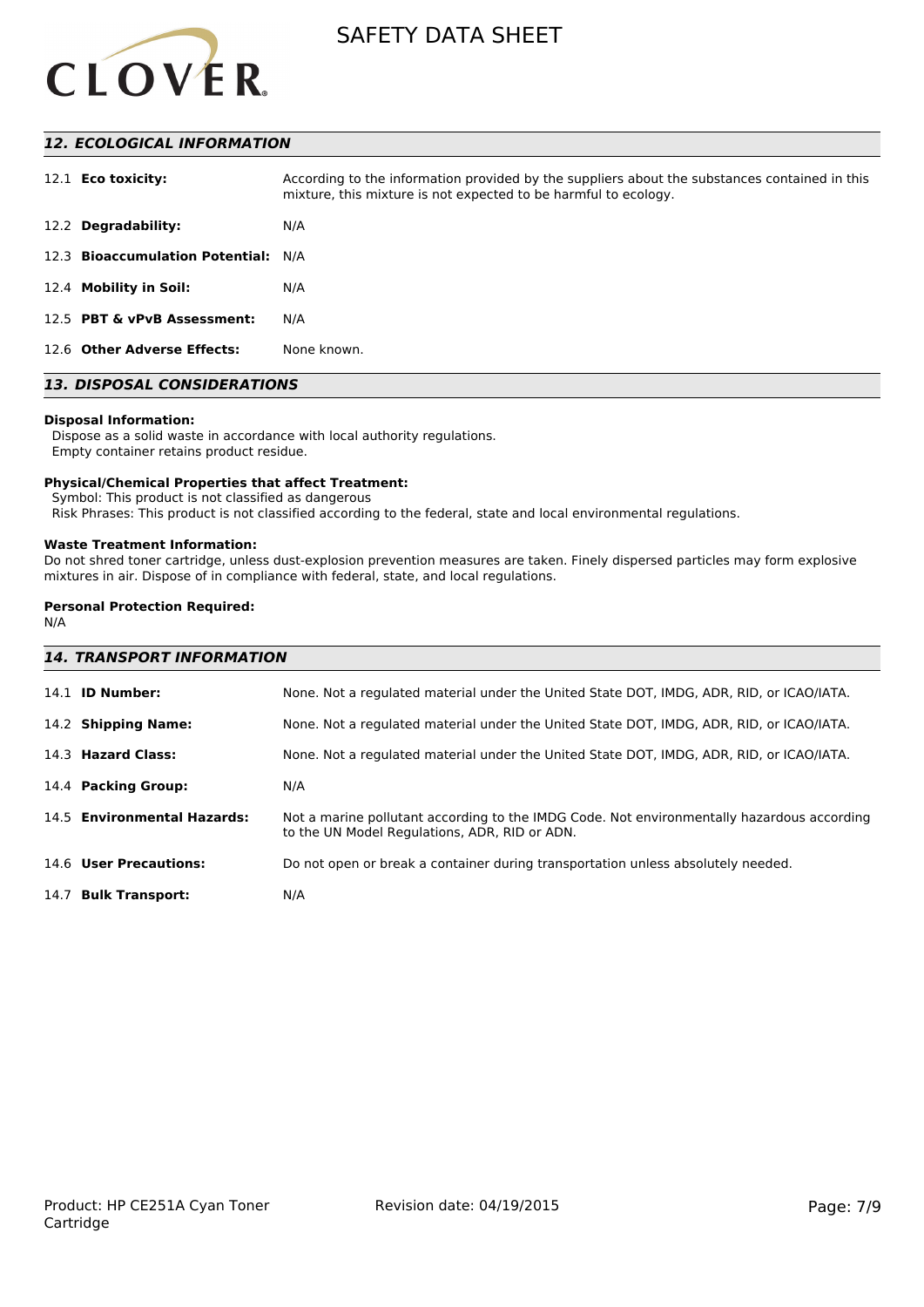

# *15. REGULATORY INFORMATION*

15.1 **Regulatory Information:** TSCA: All the substances in this mixture are listed or exempted in accordance with TSCA.

**EPA Regulatory Information:** N/A

**CERCLA Reportable Quantity:** Not applicable to this mixture.

#### 15.2 **Superfund Information:**

**Hazard Categories:**

**Immediate:** N/A

**Delayed:** N/A

**Fire:** N/A

**Pressure:** N/A

**Reactivity:** N/A

**Section 302 - Extremely Hazardous:** Not applicable to this mixture.

**Section 311 - Hazardous:** Immediate health hazard: No (All the ingredients of this product are bound within the mixture.) Chronic health hazard: No (All the ingredients of this product are bound within the mixture.) Sudden release of pressure hazard: No Reactive hazard: No

| 15.3 State Regulations:            | California Proposition 65 (Safe Drinking Water and Toxic Enforcement Act of 1986): This<br>product is in compliance with the regulation as all ingredients are bound within the<br>mixture.   |  |  |
|------------------------------------|-----------------------------------------------------------------------------------------------------------------------------------------------------------------------------------------------|--|--|
| 15.4 Other Regulatory Information: | This mixture complies with the requirements of the RoHS Directive 2011/65/EU and its<br>amendment directives. Please refer to any other Federal/state/local measures that may be<br>relevant. |  |  |
| <b>16. OTHER INFORMATION</b>       |                                                                                                                                                                                               |  |  |
| <b>General Comments:</b>           | This information is based on our current knowledge. It should not therefore be construed as                                                                                                   |  |  |

| guaranteeing specific properties of the products as described or their suitability for a particular<br>application |
|--------------------------------------------------------------------------------------------------------------------|
|                                                                                                                    |

**Creation Date of this SDS:** 05/19/2015